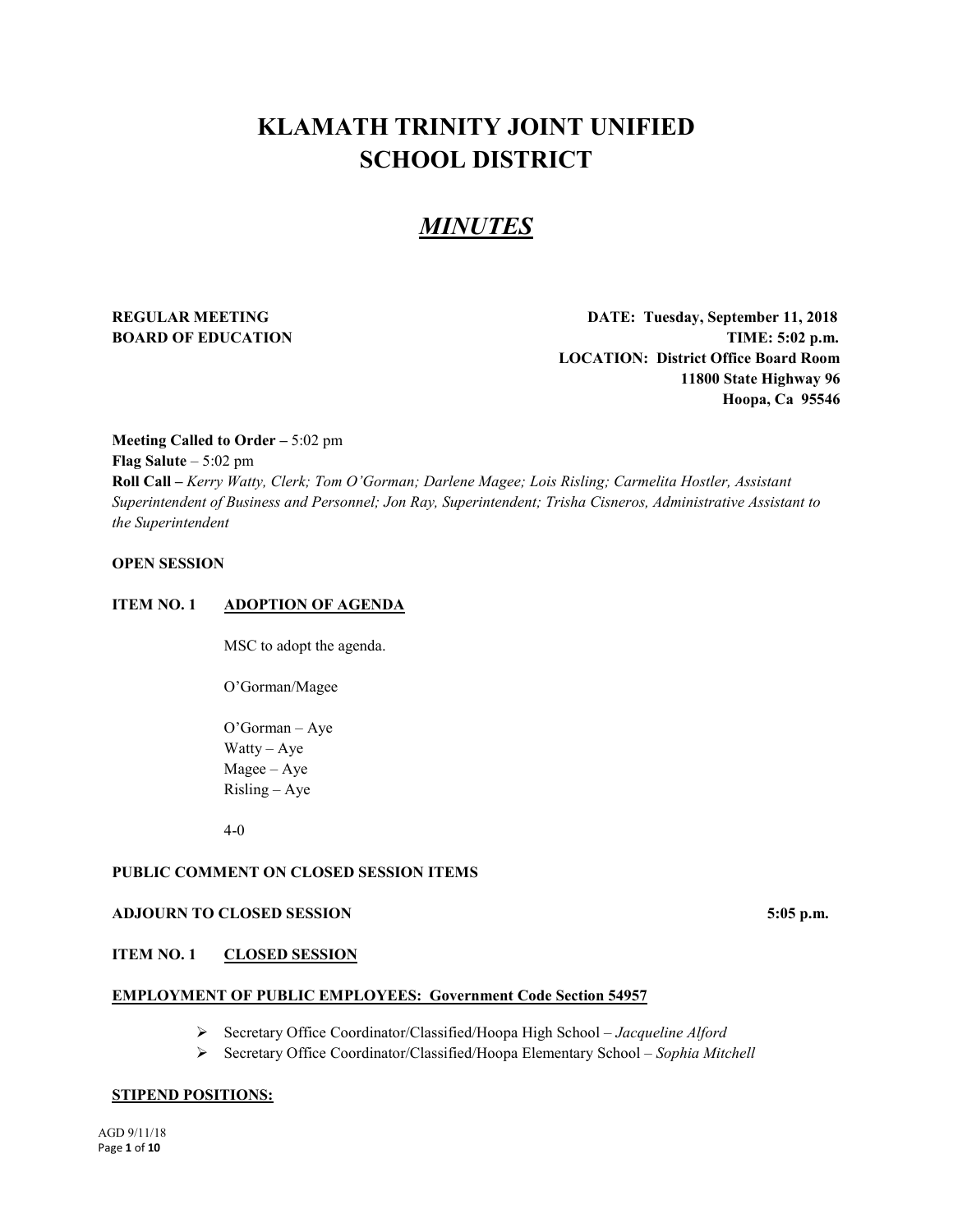- JV Volleyball Coach/Hoopa High School *Sueichet Ryan Colegrove*
- Volleyball Coach/Trinity Valley Elementary *Misty Knight*

**GOVERNMENT CODE SECTION 54957**: Public Employee discipline, dismissal, release, non re-election, acceptance of the resignation of, or other action which otherwise affects the employment status of a public employee.

 $\triangleright$  Resignation – Trustee/Area 6

GOVERNMENT CODE SECTION 54956.9 Conference with Legal Counsel – Anticipated Litigation: Under Government Code sections 54956.9(d)(2), the Klamath Trinity Joint Unified Board of Trustees hereby provides public notice that it may meet in Closed Session to decide whether there is significant exposure to litigation, and to consider and act in connection with matters for which there is a significant exposure to litigation. Under Government Code sections 54956.9, the Klamath Trinity Joint Unified Board of Trustees hereby provides public notice that it may meet in Closed Session to decide to initiate litigation and to consider and act in connection with litigation it has decided to initiate Conference with Legal Counsel – Anticipated Litigation: Significant exposure to Litigation.

GOVERNMENT CODE SECTIONS 6549.1(d) AND 54957.6 CONFERENCE WITH LABOR NEGOTIATOR Agency Negotiator: Jon Ray, Superintendent, Employee Organizations: Klamath Trinity Teachers Association (KTTA); California School Employees Association, Chapter 347 (CSEA); Unrepresented Employees.

# **RETURN TO OPEN SESSION** 6:34 p.m.

#### **ACTIONS RESULTING FROM CLOSED SESSION**

# **ITEM NO. 3 ANNOUNCEMENT OF ACTIONS TAKEN IN CLOSED SESSION WHICH ARE REQUIRED TO BE ANNOUNCED**

# **ITEM NO. 4 PUBLIC COMMENT AND COMMUNICATION ON NON-AGENDA ITEMS TO INCLUDE INDIAN POLICIES AND PROCEDURES**

No Comments

# **ITEM NO. 5 CONSENT AGENDA**

MSC to approve all of the following items by a single vote

Magee/O'Gorman

O'Gorman – Aye Watty –  $Aye$ Magee – Aye Risling – Aye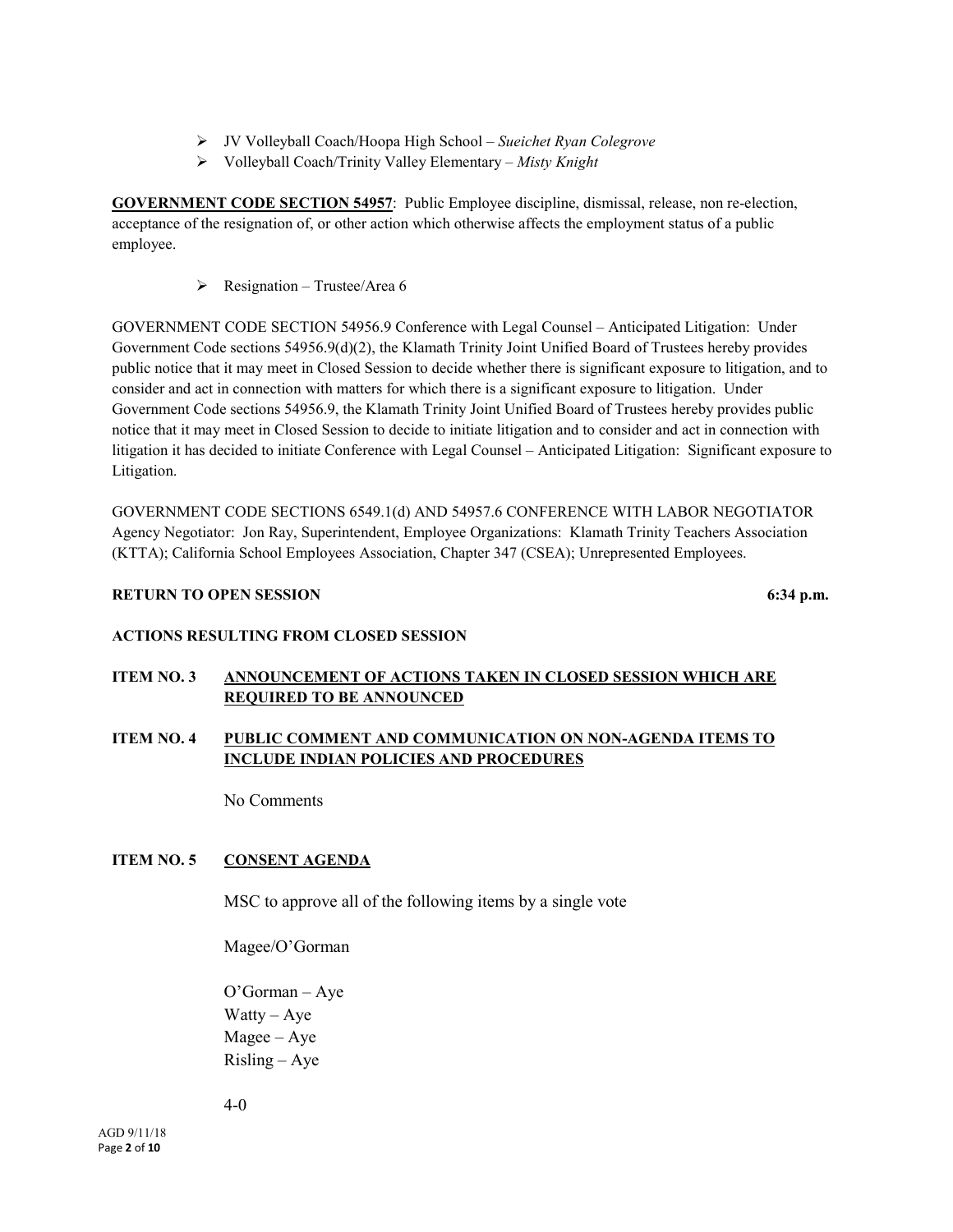# **5.1 BILLS AND WARRANTS REPORT**

Total for the month of May - \$4,398,646.52 Total for the month of June - \$3,223,615.92

# **5.2 2018-19 HIGH SCHOOL HDN SCHEDULES**

The Board is asked to approve the following schedules for 2018-19 sports:

JV Volleyball Varsity Volleyball Football Cross Country Girls Basketball Boys Basketball Wrestling Softball/Baseball Track and Field

# **5.3 NEW BP 0415 – EQUITY**

First Reading

# **5.4 PROPOSED REVISIONS BP/1400 – RELATIONS BETWEEN OTHER GOVERNMENTAL AGENCIES AND THE SCHOOLS**

First Reading

# **5.5 PROPOSED REVISIONS BP/2210 – ADMINISTRATIVE DISCRETION REGARDING BOARD POLICY**

First Reading

# **5.6 PROPOSED REVISIONS BP AND AR/3320 – CLAIMS AND ACTIONS AGAINST THE DISTRICT**

First Reading

#### **5.7 PROPOSED REVISIONS BP/4140/4240/4340 – BARGAINING UNITS**

First Reading

# **5.8 PROPOSED ADDITION OF BP AND DELETION OF AR/4161.3 – PROFESSIONAL LEAVES**

First Reading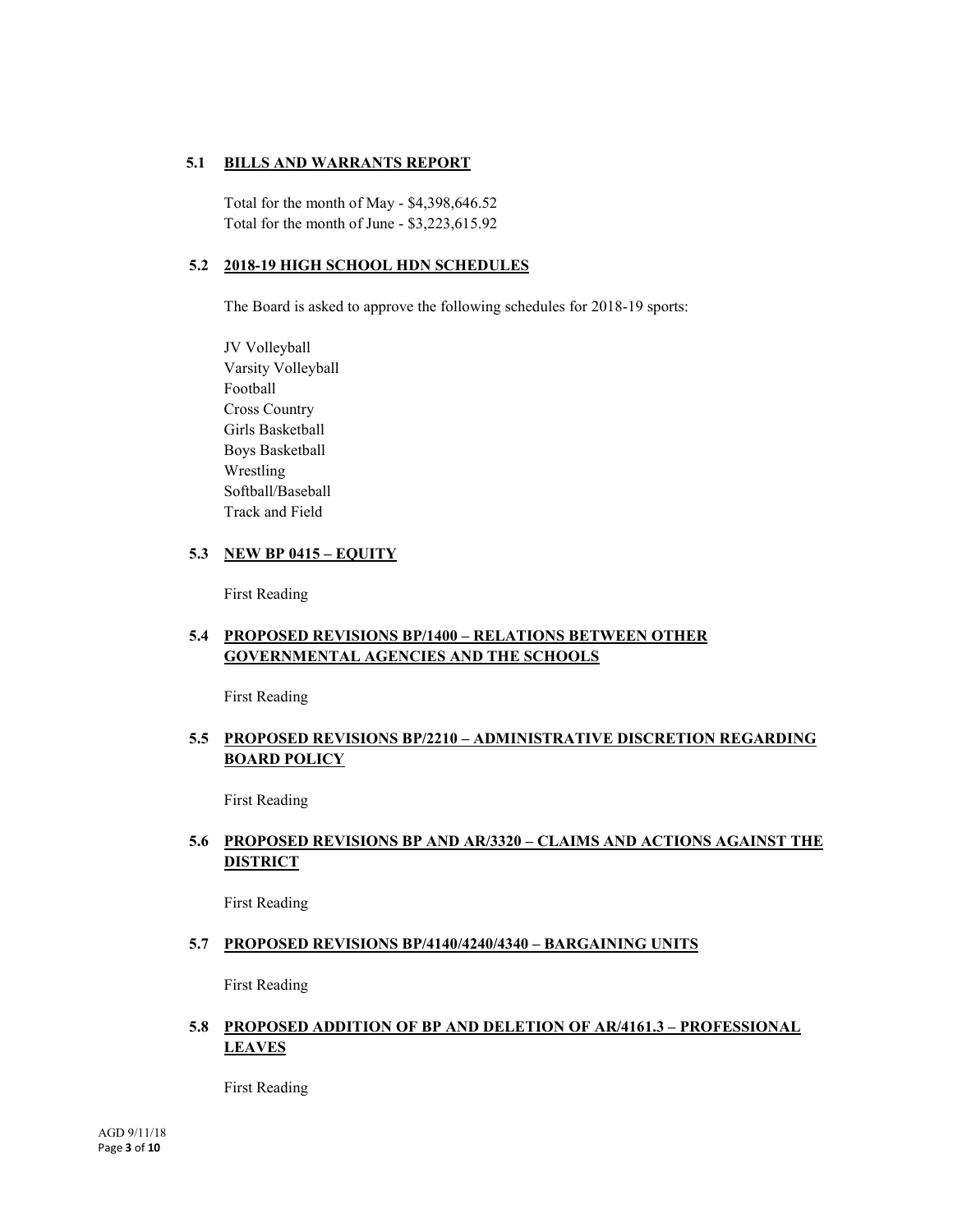### **5.9 PROPOSED REVISIONS AR/5141.32 – HEALTH SCREENING FOR SCHOOL ENTRY**

First Reading

#### **5.10 PROPOSED REVISIONS BP AND AR/6174 – EDUCATION FOR ENGLISH LEARNERS**

First Reading

#### **5.11 OVERNIGHT/OUT OF STATE TRAVEL**

The Board is asked to approve an overnight field trip to the Klamath River Headwaters in Oregon for Jack Norton Elementary School 4-8th grade class October 3-5, 2018

### **ITEM NO. 6 DISTRICT REPORTS**

- **6.1 Indian Education Director's Report** Margo Robbins reported they received more money in their title 6 grant than in previous years. They will be doing more field trips and activities with the kids. They have organized field trips to the jump dances in Pecwan, also to the cultural burns. There were speakers in the classrooms speaking on the dangers of fire and Margo would like to show how fire can be beneficial.
- **6.2 Construction Update** Kevin Nolen reported that phase III is wrapping up. Punch lists will be next Wednesday at Hoopa Elementary and High Schools and Jack Norton. Trinity Valley is on hold. It is ready for dry wall.
- **6.3 Student Board Member Report -** None
- **6.4 Special Education Report –** Craig Kimball reported Special Ed is going well. They have a Psychologist that has been assisting students. They are also receiving help from the county. The county is also helping with OT. TinyEye is starting at the River Schools tomorrow (9/12). Over the summer, many of the staff were re-certified in CPI. Back to School event for homeless/foster youth will be on October  $4<sup>th</sup>$  from 4:30 pm – 6:30 pm. The event will be held at Craig's office. A flier will go out soon. We have a behaviorist coming out two times a week to assist students who need services. Angie Brown reported that labor crew has demo'd the old District Office to start work on the Clinic. There is a goal of a November occupancy. We have received Measure Z funding as well as Dept. of Health and Human Services. We have to have our invoices in to DHS before 9/30/18. Angie has asked for an extension from the county. The Triage Crisis Grant we received had some revisions. This means we will only be getting a mental health clinician and a case manager. Two Feathers received a grant that will be for services that will be used in our district.
- **6.5 Employee Group Reports** None
- **6.6 School Site Reports**

**Trinity Valley Elementary** – Liz Franklin reported they have had a great start to the year. She introduced the new teachers and staff to their site and gave a brief bio for each. She explained that they have been covering expectations heavily starting out this year and will do so after returning from each break. Reported that they have a new intern social worker. Deana Moles is working on getting more parent involvement. Trustee Risling asked Liz to report on how holding recess before lunch is working for their site at the January board meeting. Trustee Risling also asked for the percentage of students from Hoopa that go to school at TVES.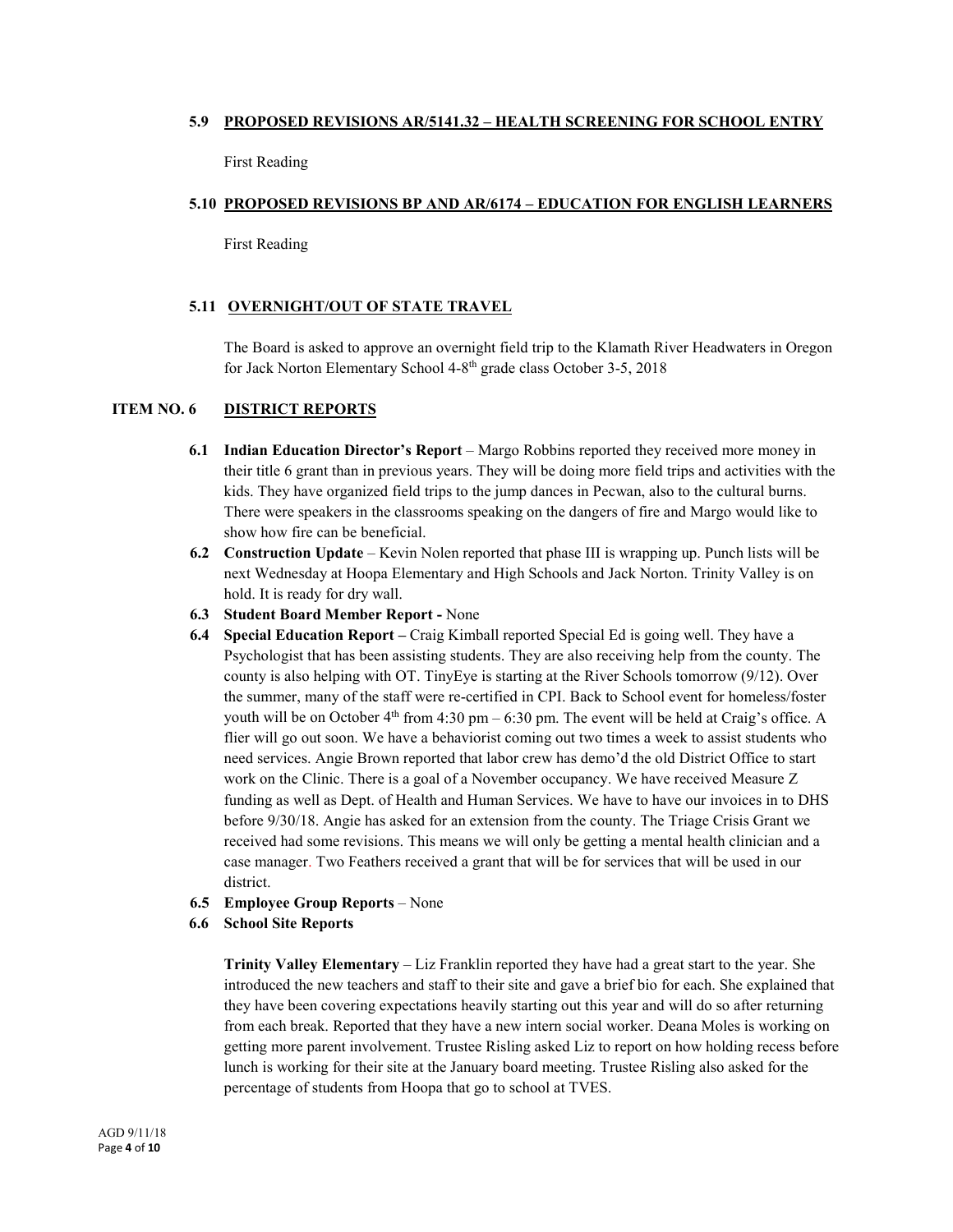**River Schools** – Jeff Landry reported that he attended the NWEA MAP conference at the end of the year last year. Mrs. Karen Cole will be taking what they learned to KTU. Mr. Landry has taken great pride on being the principal of the river schools and is enjoying the newly renovated sites. Two-thirds of the river schools staff has received CPI training. Last year there was only one person. Jack Norton Elementary is enjoying having electricity.

**Hoopa Elementary School** – Paula Wyant reported they have 413 students enrolled. There are 52 in 5<sup>th</sup> grade and 38 in kindergarten. There are 12 TK students. Having TK back has been nice. Ms. Wyant introduced new staff to her site, as well as teachers who have new assignments this year. Hoopa El started full staff certificated-wise, but desperately need classified. They also have a new library and it is coming along nicely. Ms. Wyant was excited to report growth in math and ELA in several grades. in  $5<sup>th</sup>$  grade, they took the science test for the first time and 21% were at or above proficient. Back to school night is October 4<sup>th</sup>. This will also be Portrait Night. Dinner will be 5:30pm and classroom visits will begin around 6:15pm. Trustee Risling asked to have Mr. Wes Crawford come present what his plan is for this school year.

**Hoopa High School** – Jim Roulsten reported that is has been a very exciting two weeks. There are a lot of new things they are excited about. They plan to have music playing between passing periods after the bells. The apple school project is up and running. They are sending a couple people to Arizona for further training in the project. Craig Cornelson had planned on being here for the meeting, but HVHS is holding their first home volleyball game. Mr Roulsten introduced new members of their staff. HVHS has more clubs and programs than Mr. Roulsten has seen, and they are running fantastically.

**6.6A** Review of Grading – Put BP 5123 on the agenda in October for review.

**6.7** Trustee Area Reports

Watty – enjoyed going to TVES and meeting new people and visiting with everyone and is excited for this year

Risling – attended the orientation day for the district. Everyone seemed excited for the start of the year. The facilities were gorgeous.

# **ITEM NO. 7 ITEMS FOR BOARD ACTION**

#### **7.1 2018-19 LOCAL CONTROL AND ACCOUNTABILITY PLAN (LCAP) – REVISIONS**

MSC to review and accept revisions made to the 2018-19 LCAP.

O'Gorman/Magee

O'Gorman – Aye Watty – Aye Magee – Aye Risling - Aye

4-0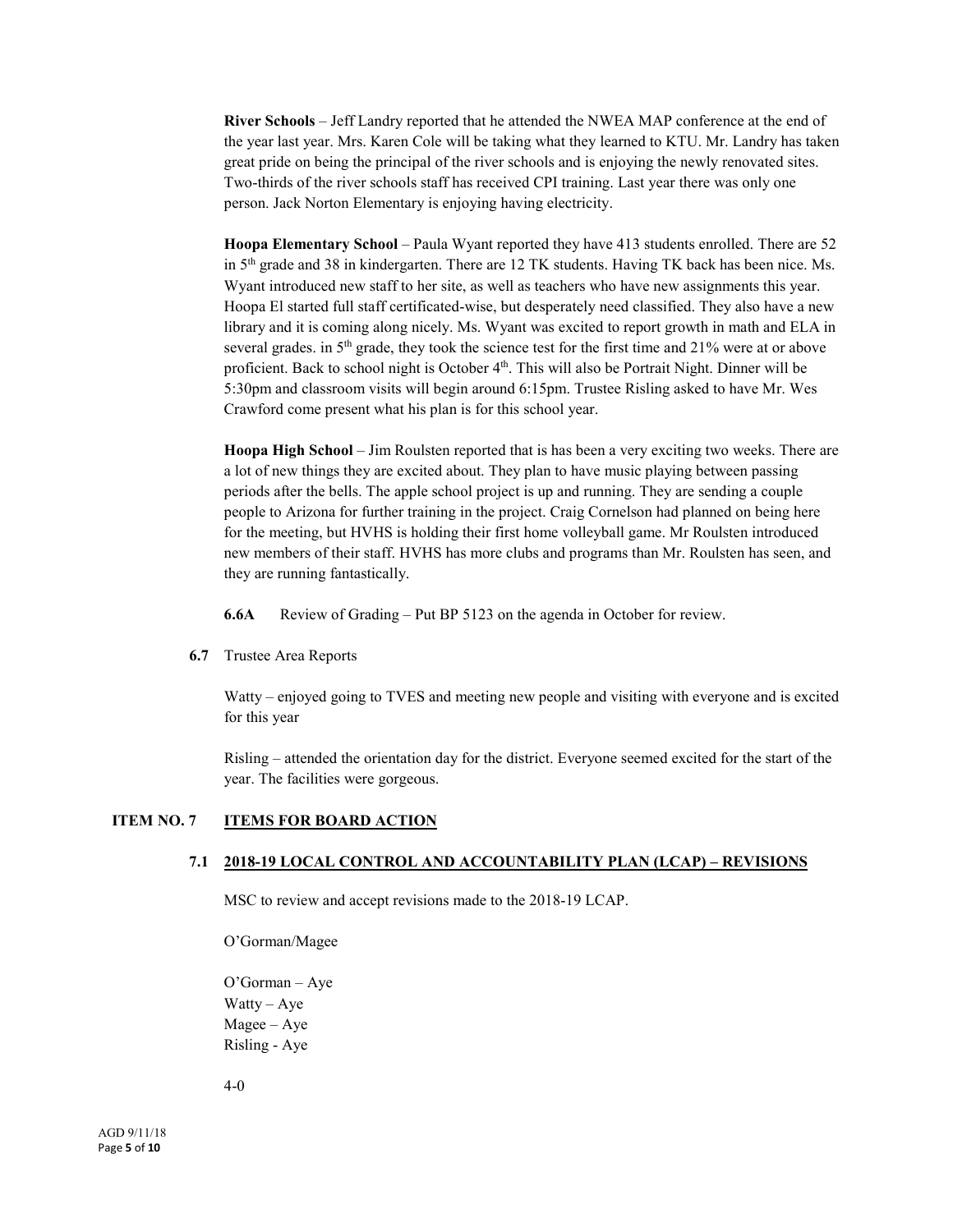# **7.2 CERTIFICATION OF UNAUDITED ACTUAL FINANCIAL REPORT AND GANN LIMIT FOR 2017-18**

MSC to approve the Unaudited Actual Financial Report for the 2017-18 school year, and the GANN Limit Resolution #2018-09

O'Gorman/Watty

O'Gorman – Aye Watty – Aye Magee – Aye Risling - Aye

4-0

#### **7.3 PROPOSED REVISIONS TO BP/0410 – NONDISCRIMINATION IN DISTRICT PROGRAMS AND ACTIVITIES**

MSC to review the proposed revisions for a second reading, and accept the Board Policy

Risling/Magee

O'Gorman – Aye Watty – Aye Magee – Aye Risling - Aye

4-0

#### **7.4 PROPOSED REVISIONS TO BP AND AR/5111 – ADMISSION**

MSC to review the proposed revisions for a second reading, and accept the Board Policy and Administrative Regulation

Risling/Watty

O'Gorman – Aye Watty – Aye Magee – Aye Risling - Aye

4-0

#### **7.5 PROPOSED REVISIONS TO BP AND AR/5111.1 – DISTRICT RESIDENCY**

MSC to review the proposed revisions for a second reading, and accept the Board Policy and Administrative Regulation

O'Gorman/Risling O'Gorman – Aye Watty –  $Aye$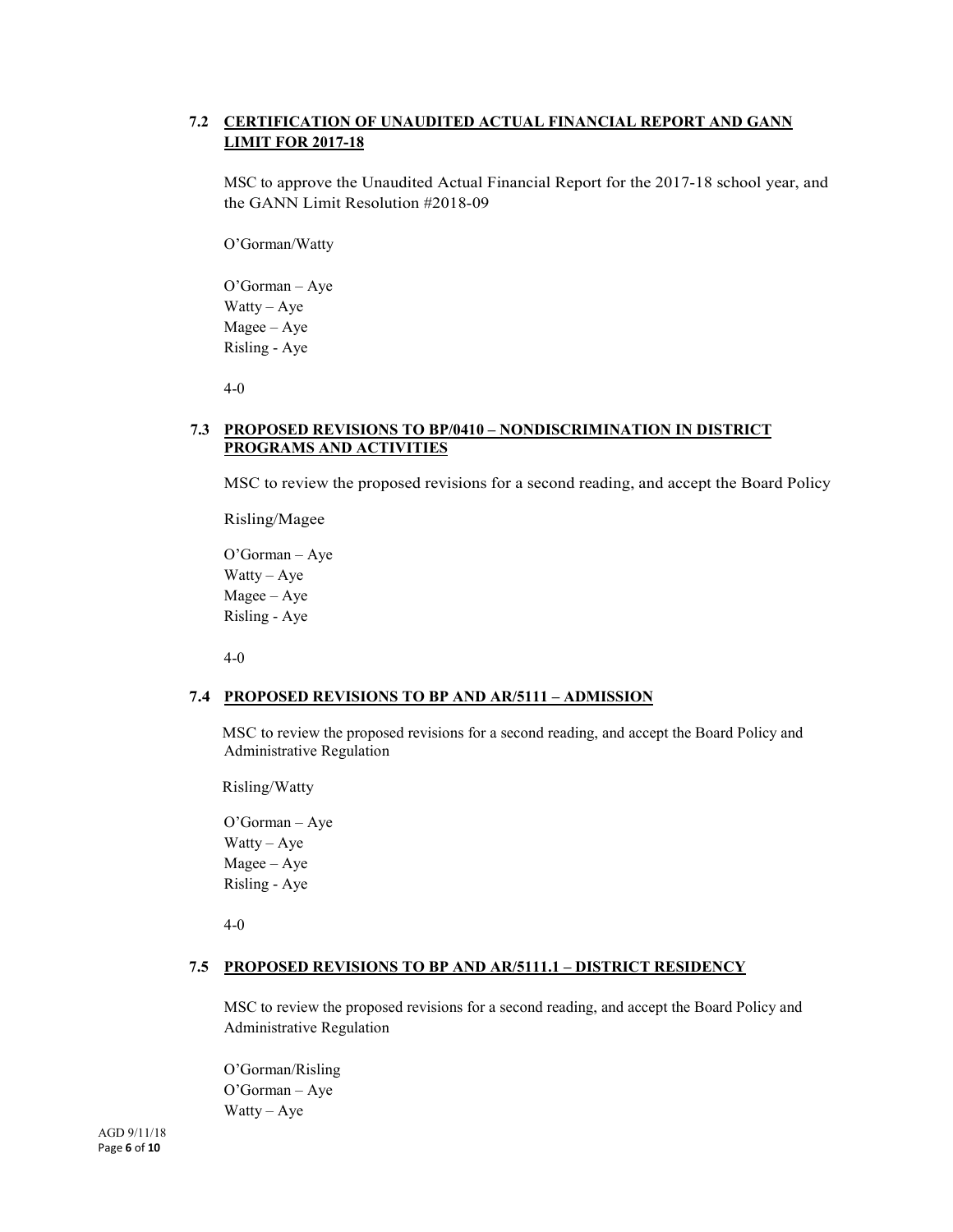Magee – Aye Risling - Aye

4-0

#### **7.6 PROPOSED REVISIONS TO BP AND AR/5125 – STUDENT RECORDS**

MSC to review the proposed revisions for a second reading, and accept the Board Policy and Administrative Regulation

Risling/O'Gorman

O'Gorman – Aye Watty – Aye Magee – Aye Risling - Aye

4-0

# **7.7 PROPOSED REVISIONS TO AR/5125.1 AND ADDITION OF E/5125.1 – RELEASE OF STUDENT DIRECTORY INFORMATION**

MSC to review the proposed revisions for a second reading, and accept the Administrative Regulation and new Exhibit

Magee/O'Gorman

O'Gorman – Aye Watty – Aye Magee – Aye Risling - Aye

4-0

#### **7.8 PROPOSED REVISIONS TO BP/5131.2 – BULLYING**

MSC to review the proposed revisions for a second reading, and accept the Board Policy

Risling/Watty

O'Gorman – Aye Watty – Aye Magee – Aye Risling - Aye

4-0

#### **7.9 NEW BP AND AR/5145.13 – RESPONSE TO IMMIGRATION ENFORCEMENT**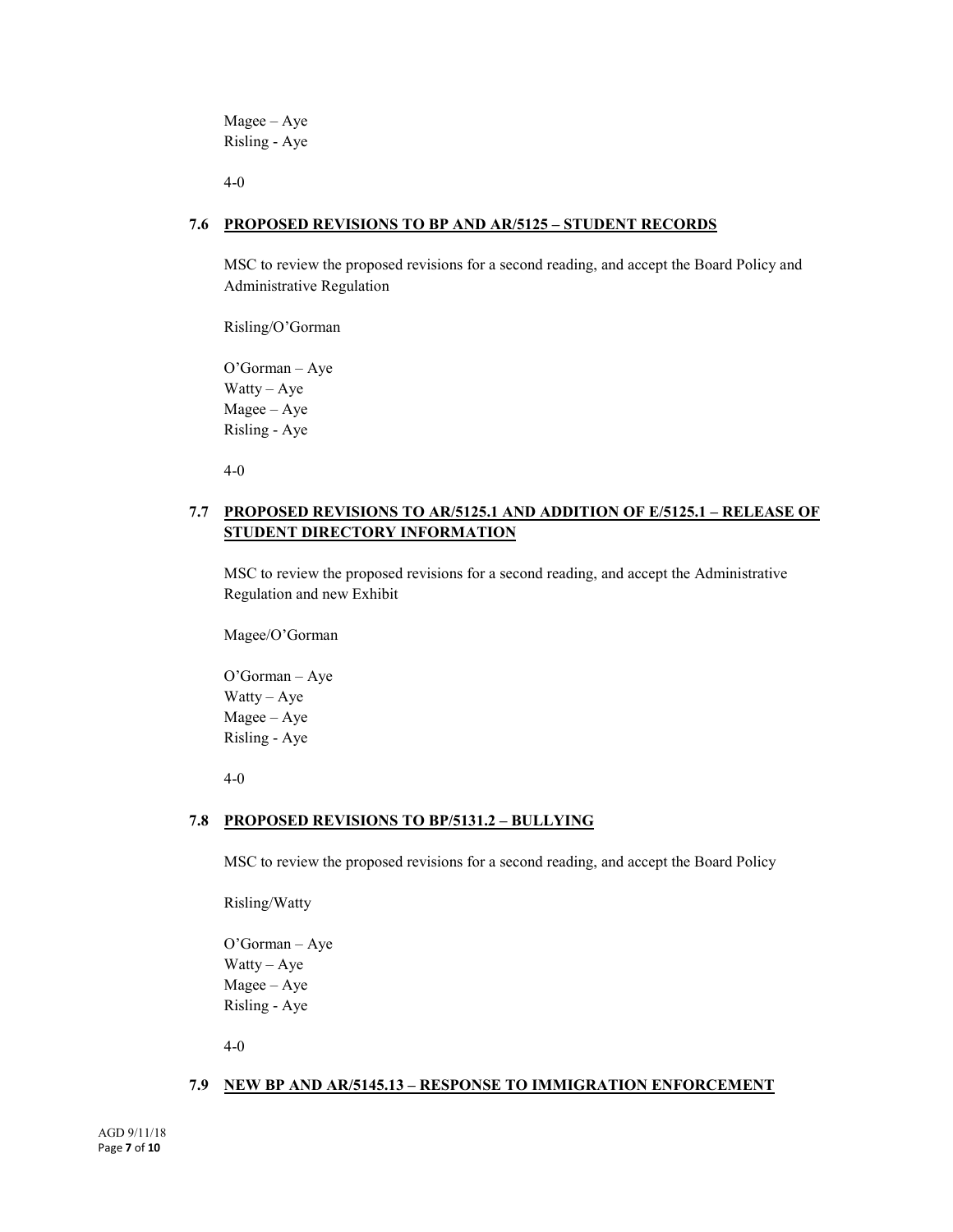MSC to review the Board Policy and Administrative Regulation for a second reading, and approve the addition of the new policy and regulation.

Risling/Watty

O'Gorman – Aye Watty – Aye Magee – Aye Risling - Aye

4-0

# **7.10 PROPOSED REVISIONS TO BP AND AR/5145.3 – NONDISCRIMINATION /HARASSMENT**

MSC to review the proposed revisions for a second reading, and accept the Board Policy and Administrative Regulation

O'Gorman/Watty

O'Gorman – Aye Watty – Aye Magee – Aye Risling - Aye

4-0

#### **7.11 PROPOSED REVISIONS TO BP AND E/5145.6 – PARENTAL NOTIFICATIONS**

MSC to review the proposed revisions for a second reading, and accept the Board Policy and Exhibit

Risling/Magee

O'Gorman – Aye Watty – Aye Magee – Aye Risling - Aye

4-0

#### **7.12 PROPOSED REVISIONS TO BP/5145.9 – HATE-MOTIVATED BEHAVIOR**

MSC to review the proposed revisions for a second reading, and accept the Board Policy

Risling/Watty

O'Gorman – Aye Watty – Aye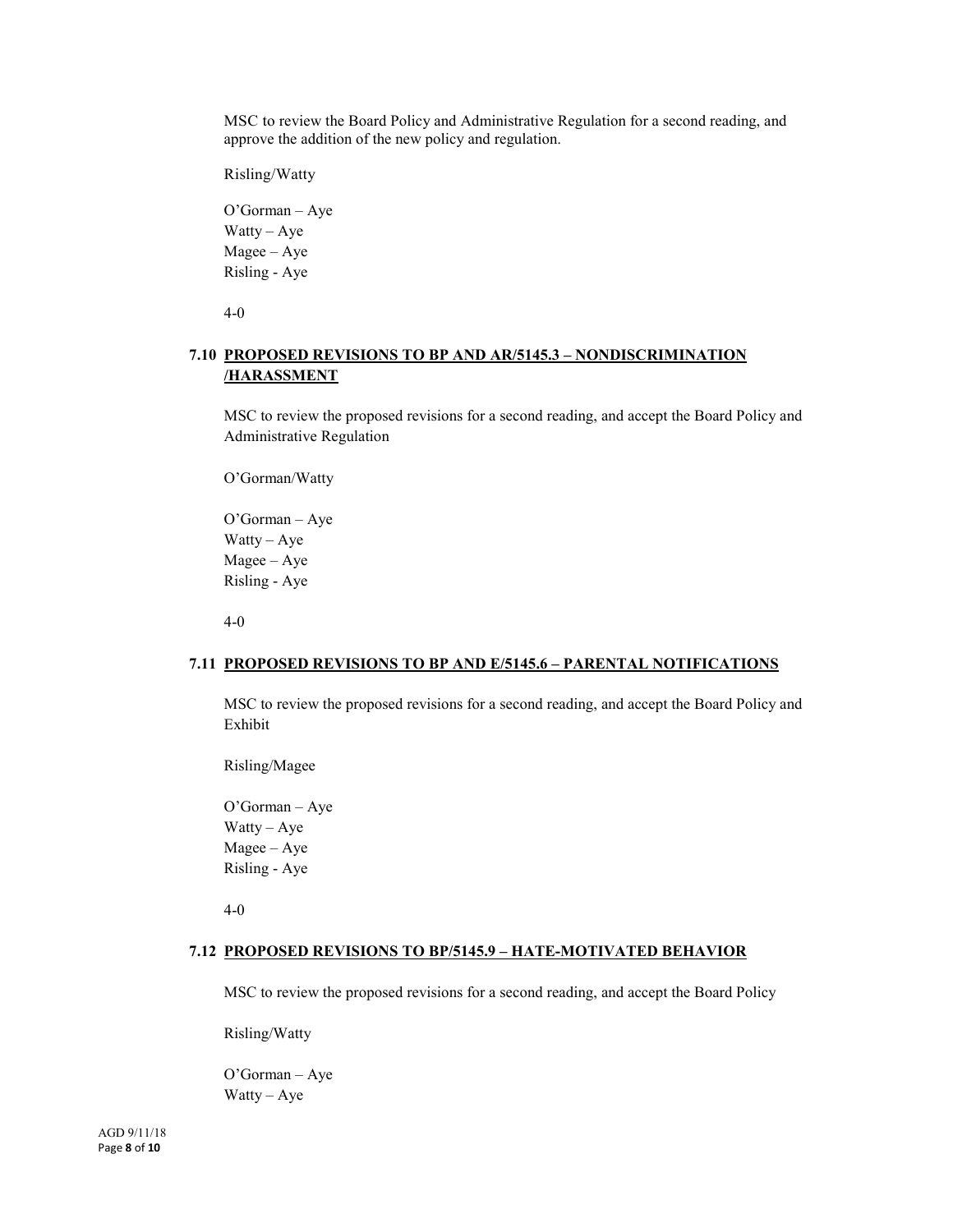Magee – Aye Risling - Aye

4-0

#### **7.13 NEW JOB DESCRIPTION – ASSISTANT SUPERINTENDENT – STUDENT SERVICES**

MSC to approve the new job description Assistant Superintendent – Student Services

Watty/Magee

O'Gorman – Aye Watty – Aye Magee – Aye Risling - Aye

4-0

# **7.14 EDGENUITY (FORMERLY COMPASS LEARNING ODYSSEY) CONTRACT RENEWAL**

MSC to approve the renewal of supplemental curriculum software – Edgenuity

Risling/Watty

O'Gorman – Aye Watty – Aye Magee – Aye Risling - Aye

4-0

#### **7.15 2018-19 SCHOOL SITE PLAN – WEITCHPEC ELEMENTARY SCHOOL**

MSC to approve the 2018-19 school site plan for Weitchpec Elementary School

O'Gorman/Watty

O'Gorman – Aye Watty – Aye Magee – Aye Risling - Aye

4-0

#### **7.16 2018-19 SCHOOL SITE PLAN – JACK NORTON ELEMENTARY SCHOOL**

MSC to approve the 2018-19 school site plan for Jack Norton Elementary School